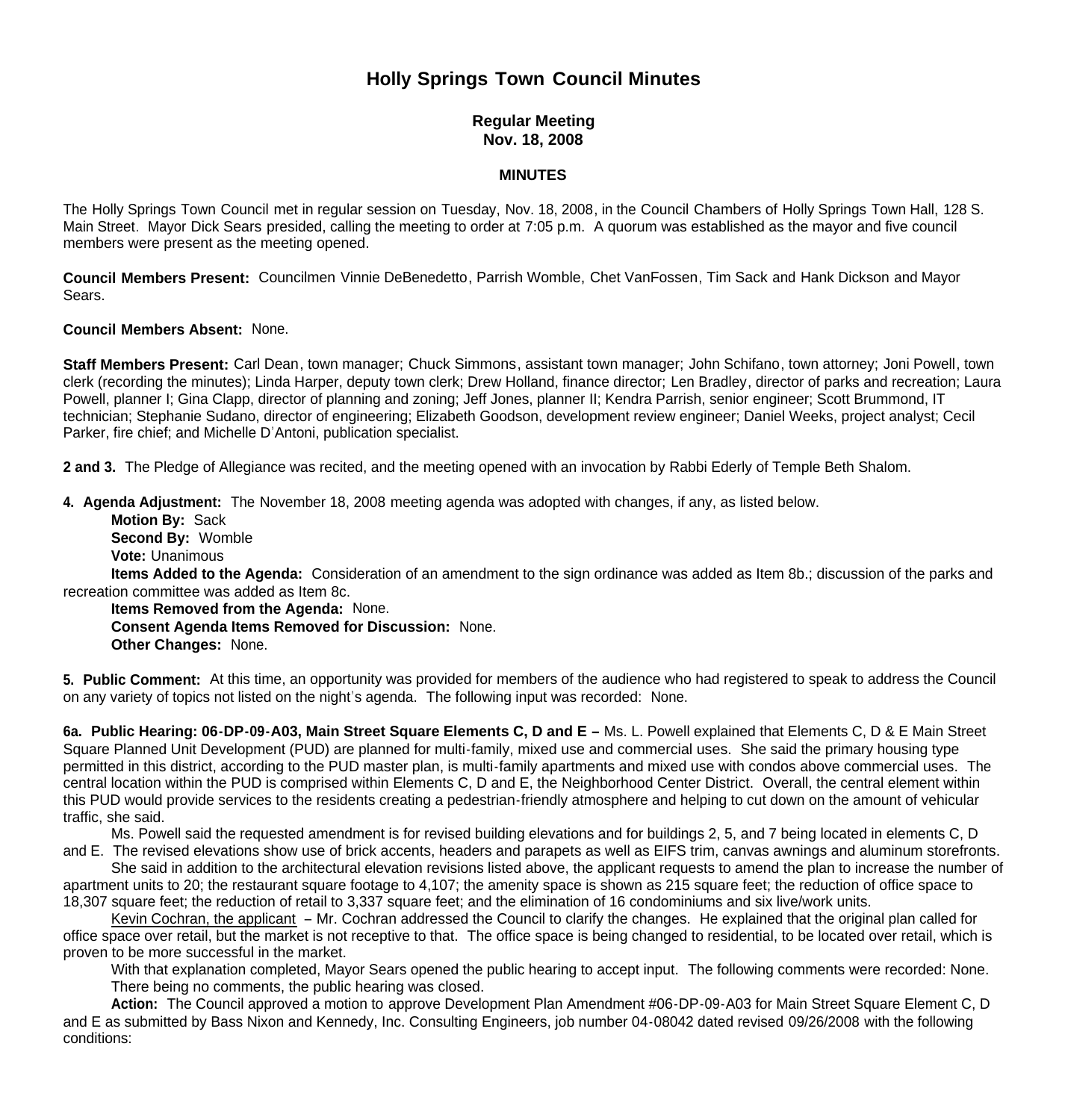- 1. All previous conditions of approval for Main Street Square Element C, D and E shall apply to this plan.
- 2. The developer shall provide pedestrian connectivity in the rear parking lot behind Building 2; this shall be created utilizing the existing ADA pedestrian access point.

**Motion By:** Sack **Second By:** Womble **Vote:** Unanimous.

**6b. Public Hearing: 07-DP-09-A01, Bridgewater Townhomes –** Ms. Powell said this plan was last approved by Town Council Sept. 28, 2007. Since that approval, the developer decided to make some architectural changes to the plan as necessary to include an option of two-story units. The plan must be brought back to the Planning Board and Town Council due to the architectural elevation changes.

 She said the revised front elevations of the townhouses are proposed to be constructed primarily of horizontal vinyl siding, shakes and stone. Other architectural elements include multiple building materials, standing seam metal roofs, shutters, façade modulation, roofline variation, decorative fencing and porticos. The side and rear elevations are proposed to be constructed with vinyl siding and shakes and include a horizontal band.

Brian Rieland, the applicant – Mr. Rieland addressed the Council and addressed questions about the "vertical siding." He said the drawings appear to feature vertical siding, but it was supposed to be shakes, not vertical siding or board and batting.

With that explanation completed, Mayor Sears opened the public hearing to accept input. The following comments were recorded:

Bill Rousseau, 128 S. Main Street – Mr. Rousseau owns a neighboring parcel and pointed out to the Council that the stubbed street on the plan stubs into his property which would cut his existing business in half. He said his primary concern was that thieves would be invited to use the isolated stub-out to steal lumber from his truss plant.

Mr. Rousseau said he is not against the development, but he is concerned about the stub. He said the applicant has removed part of the initial buffer berm and landscaping to make room for the stub. He asked that the Council give the applicant permission to leave the stub but to reinstall the berm and landscaping, even if it is on Mr. Rousseau's side of the line.

Mrs. Sudano suggested that the buffer could be reinstalled over the stub road to address Mr. Rousseau's concerns.

Mr. Rieland said he would rather cover the road than tear it out, but there is a manhole and a water valve. He said he would work with the town's engineering department to work out a solution to address Mr. Rousseau's concerns.

There being no further comments, the public hearing was closed.

 **Action:** The Council approved a motion to approve Development Plan Amendment #07-DP-09-A01 for Bridgewater Townhomes as submitted by Spaulding & Norris, PA, project number 629-06 dated revised 10/13/2008 with the following conditions:

- 1. All previously approved conditions shall still apply.
- 2. The applicant will work with the town's engineering department to reinstall the previous berm and landscaping in a way mutually agreeable to all parties.
- 3. The applicant shall submit revised elevations showing only shakes where vertical siding is depicted

**Motion By:** Sack **Second By:** VanFossen **Vote:** Unanimous.

**7. Consent Agenda:** The Council approved a motion to approve all items on the Consent Agenda. The motion carried following a motion by Councilman DeBenedetto, a second by Councilman Sack and a unanimous vote. The following actions were affected:

7a Minutes – The Council approved minutes of the Council's regular meeting held on Sept. 16, 2008.

7b. Budget Report – The Council received reports of amendments to the FY 2008-09 budgets approved by the town manager. *A* c*opy of the budget amendment report is incorporated into these minutes as an addendum page.*

7c. Budget Amendment, \$50 - The Council adopted an amendment to the FY 2008-09 budget in the amount of \$50 to accept a donation for the Cultural Center Business Expo. *A* c*opy of the budget amendment is incorporated into these minutes as an addendum page.*

7d. Budget Amendment, \$6,985 – The Council adopted an amendment to the FY 2008-09 budget in the amount of \$6,985 to accept insurance proceeds for repairs for police vehicles. *A* c*opy of the budget amendment is incorporated into these minutes as an addendum page.*

7e. Budget Amendment, \$3,515 – The Council adopted an amendment to the FY 2008-09 budget in the amount of \$3,515 to accept insurance proceeds for wastewater treatment plant water damage and vehicle damage. *A* c*opy of the budget amendment is incorporated into these minutes as an addendum page.*

7f. Methodist Church Parking Lot Budget – The Council approved a preliminary project budget for Methodist Church parking lot project. *A*  c*opy of the project budget worksheet is incorporated into these minutes as an addendum page.*

7g. Utility Service Contract Amendment – The Council amended the maintenance contract with Utility Service to add the town's new reuse tank. A c*opy of the amended contract is incorporated into these minutes as addendum pages.*

**8a. Hunt Center Design Contract** – Mr. Schifano suggested that the Council table action on this item since the original plan was for the remodel of the existing building, but now council direction has been given to pursue replacement of the building. He said the draft contract would need to be reworked in describing the scope of work.

**Action:** The Council approved a motion to table action on this item until the draft contract could be reworked to reflect new Council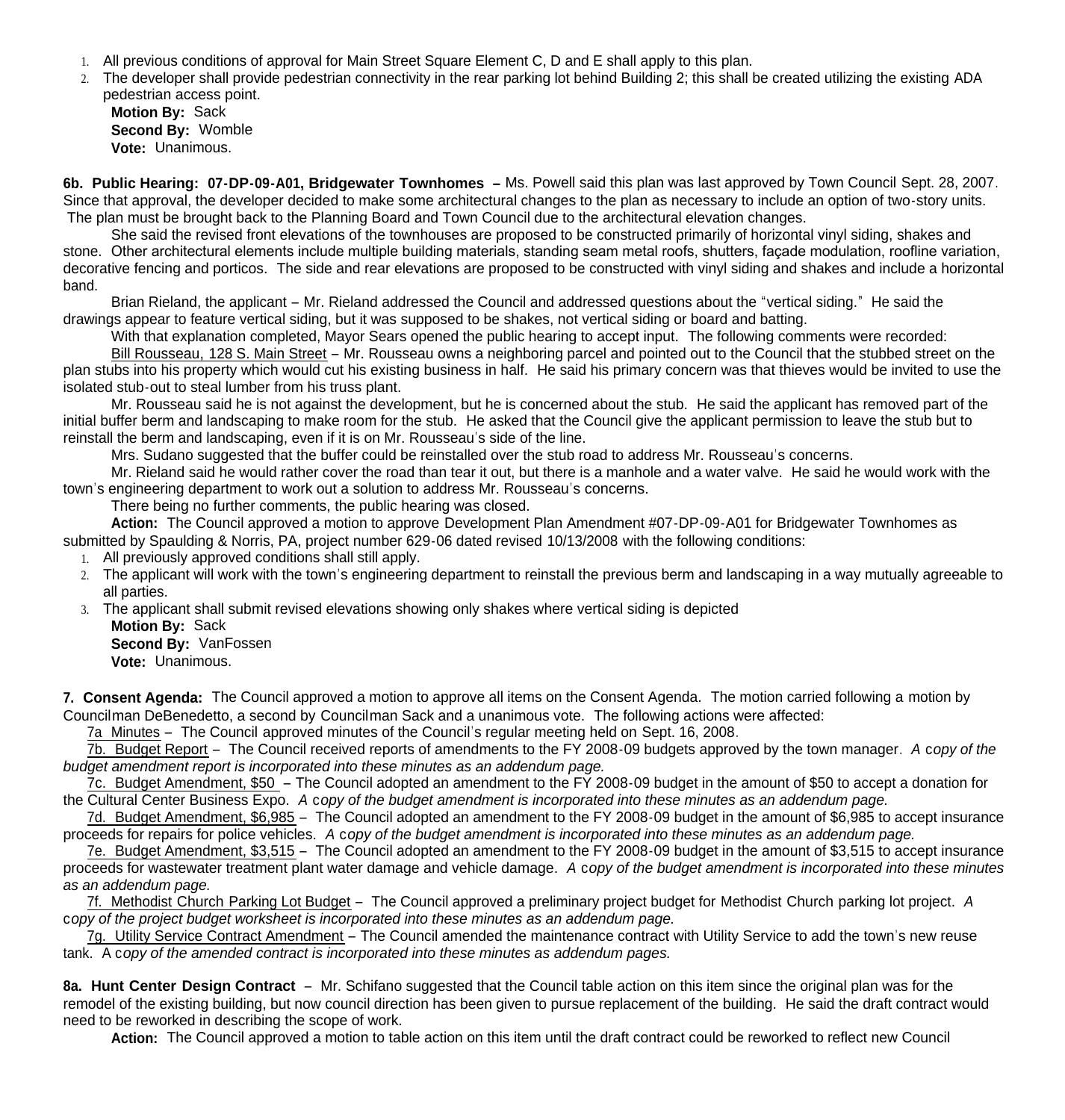directions.

**Motion By:** Womble **Second By:** Sack **Vote:** Unanimous.

**8b. Sign Ordinance** – Denise Wagoner explained that she is co-owner of The Jump Zone, an inflatable party place located on Premier Drive in the Holly Springs Business Park. She addressed the Council requesting that the town's sign ordinance be amended. She said for a variety of reasons, their business location is hard for customers to find.

 One of the reasons, she said, was the town's ordinance prohibiting off-premise signs in the right of way. She said it would be helpful if the ordinance were amended to allow them.

 Councilman VanFossen said he supports businesses but would rather come up with a more long-term solution, like a monument sign entrance to the business park.

 Mr. Dean said the town is waiting on the additional two lanes of Green Oaks Parkway to be completed, about a year from now, before installation of a permanent sign.

Mr. Simmons said a temporary measure might be – due to the economic times – to allow directional signs with a sunset clause in a specific area. For instance, an ordinance to allow directional signs in the right of way for business park businesses until the business park monument sign is erected.

Mr. Shifano said he could craft an ordinance amendment to provide a permitting process with a sunset provision.

 Ms. Sudano pointed out that the planned monument sign is proposed to be located at Irving Parkway and Green Oaks Parkway, not at G.B. Alford Highway. She said this is because NCDOT has jurisdiction of the right of way along the highway and was not amendable to a monument signs.

 Mr. Dean said he would get with NCDOT officials to revisit the agency's restrictions. He said a sign is needed so motorists can find the business park from the bypass.

 **Direction:** The town attorney is to craft an ordinance to allow off-premise signs for business park resident businesses for one year, with permits to be issued up until the year expires. Council also directed that the number of signs allowed should be limited.

**8c. Parks and Recreation Committee** – Councilman Dickson said there is one committee member, Shane Shird, who has been absent six out of 10 times during the year. Mr. Shird also exhibited unacceptable behavior at a recent meeting, Councilman Dickson said.

 Councilman Dickson, who sits as an ex-officio member on the committee, said he would recommend the Council dismiss Mr. Shird from the committee and appoint a replacement.

 **Action:** The Council approved a motion to dismiss Mr. Shane Shird from the Holly Springs Parks and Recreation Committee. **Motion By:** Dickson

 **Second By:** VanFossen **Vote:** Unanimous

 Of the two applicants on file for the parks committee, Mr. Kevin Adams had expressed continued interest over the past year. Mr. Adams lives outside the town limits in the town's extraterritorial jurisdiction.

 **Action:** The Council approved a motion to appoint Kevin Adams to the vacant position on the Holly Springs Parks and Recreation Committee to fulfill a term that will expire on June 30, 2010.

 **Motion By:** Dickson **Second By:** Sack **Vote:** Unanimous

**9a. 08-MAS-01-A01, New Hill Place Schematic Master Plan –** Ms. Goodson explained that action on this item was deferred at the Nov. 4 Council meeting at the request of staff.

Ms. Goodson said at the May 6, 2008 Town Council meeting, the Town Council voted to approve New Hill Place Master Plan (08-MAS-01) with several conditions of plan approval. One of the conditions of plan approval required that a transportation improvement plan be completed and come back before the Town Council for approval. With the review of this document, several of the previous conditions of plan approval have been satisfied so with the approval of this document as an amendment to the Master Plan, the motion will be updated to reflect the conditions that have been addressed.

 She explained to the Council the conditions of plan approval listed below are revised from the original conditions with this approval. The items listed in underline reflect the items that have changed or have been added to the plan. All items still listed in plain text are exactly as they were in the original approval. Any items that have been addressed since the original approval have been removed.

Mr. David George, representing the applicant – Mr. George said he thinks the schematic addresses all concerns, and staff and the applicants are mutually amenable to it..

**Action:** The Council approved a motion to approve Preliminary Plan Amendment #08-MAS-01-A01 for New Hill Place Schematic Master Plan as submitted by Stantec Consulting Services, Inc. on October 28, 2008 with the following conditions: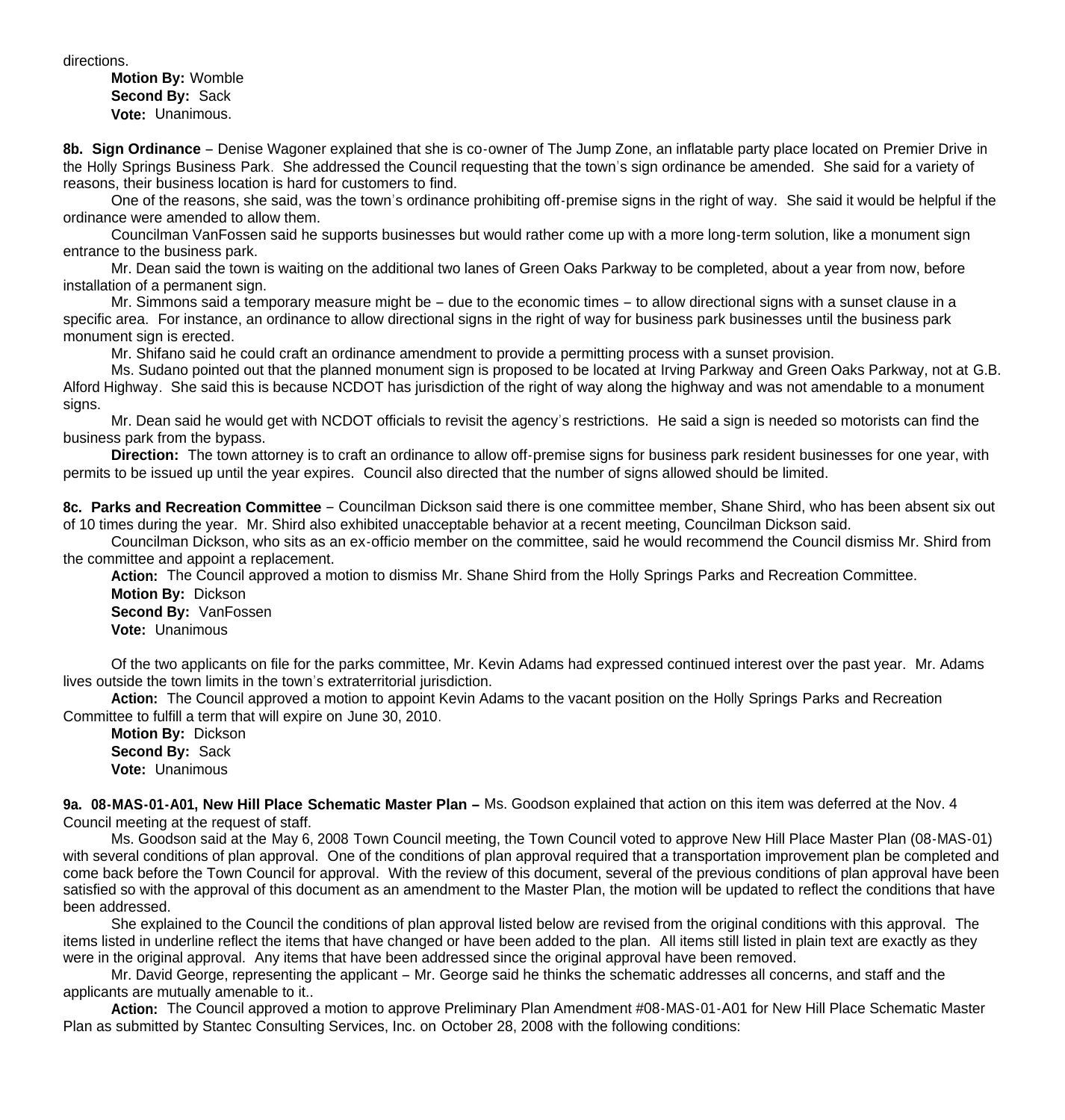[The following conditions of plan approval have been updated and will replace the previously stated conditions for New Hill Place Master Plan (08-MAS-01)]:

- 1. A detailed preliminary plan must be reviewed and approved by Staff prior to the first development plan submittal for each phase.
- 2. The following items are to be included with the first non-residential development plan submittal:
	- a. The location and design of the open space required per UDO § 3.08,B.,7.
		- b. Master Plan amendment that includes the following:
			- i) Detailed architectural and site design guidelines for the development.
			- ii) Master Sign Plan and sign waiver (waiver is optional).
- *3.* New traffic signals are required to be Decorative Mono-curve Mast Arm signals *(subject to NCDOT and/or Town approval depending on party responsible for maintenance)* for this project *with the exception of new signals for GB Alford Highway. Straight arm signals are permitted on GB Alford Highway.*
- 4. The Town of Holly Springs' Green Oaks Parkway project is under construction and the Town will make modifications necessary to Green Oaks Parkway only up to the radius points on Green Oaks Parkway – to be compatible with the developer's superstreet design. All other improvements to install the superstreet will be the responsibility of the developer (including any environmental permits necessary to complete the improvements).
- 5. A fee-in-lieu of upgrade will be required for this project for the downstream oversized Twelve Oaks Pump Station, Force Main and Outfall.
- 6. Reimbursement of the cost of gravity sewer line upsizing through Forest Springs will be required for this project as memorialized in a letter from the developer.
- 7. This project and all related development plans will be required to meet the new Town of Holly Springs Post Construction Stormwater Ordinance.
- 8. If the downstream offsite sewer lines associated with Forest Springs development are not constructed at the time of the first construction drawing approval associated with this plan, the construction of those lines will be the responsibility of the developer with this project. Note that the developer will be requesting assistance from the Town with land acquisition via a developer's agreement.
- 9. The following items are required with each development plan associated with this Master Plan:
	- a. An Industrial Sewer Permit Short Form
	- b. A Grease Trap Form
	- c. Update the draft flood study update for the downstream Forest Springs Flood Study and demonstrate that the development of each internal site will not raise established flood levels.
- d. The site plan must show that no building area is located within a BMP easement.
- 10. The following items are required with the first development plan or construction drawing associated with this Master Plan: A detailed engineer's sealed hydraulic waterline system analysis documenting fire flow in accordance with Town Standards is required for this project. Additional waterline connections may be required upon approval of the report by the Town. Any revisions to waterlines shown on this plan will require an amendment to be submitted by the developer for review and approval. *(The Hydraulic Analysis has been received and is under review)*
- 11. The following items are required with the first construction drawing submittal associated with this Master Plan: This project is located in an area that is subject to the Town's policy on flood studies. It is located in a basin where the Town has an approved flood study (Forest Springs) that will need to be updated to reflect this project and will need to demonstrate that development of the site will not raise established flood levels. Retention or detention may be required to accomplish this.
- *12. The following items are required prior to the 1st construction drawing approval (with the exception of the Green Oaks Parkway Superstreet) associated with New Hill Place (clarification provided to this condition):*
	- *a. Off site sewer easements for each phase as shown on the Master Plan (2 phases, 3 off site sewer lines) must be recorded prior to the first construction drawing approval that occurs in each phase.*
	- *b. All environmental permits must be approved and submitted for the entire project prior to first construction drawing approval (with the exception of the GOP superstreet) associated with New Hill Place.*
- *c. Offsite right-of-way dedication will be required to be recorded for required transportation improvements for the whole project.*
- 13. The following items are required prior to the construction drawing approval for each phase:
	- a. An Environmental Development Permit will be required
	- b. This project will be required to meet the Town's new TN requirements for stormwater and pay a stormwater fee-in-lieu for any TN reduction requirements not met on the site. The Final Stormwater Management Plan must be approved and stormwater fee-in-lieu paid.
- 14. The following conditions represent requirements associated with the Transportation Improvement Plan:
	- a. Documentation provided to the Town of Holly Springs of NCDOT's approval of the TIA.
	- b. Right-of-way needed for all required road improvements must be secured by the developer and documentation provided to the Town. This will likely include areas along superstreet bulb outs, the interchange, New Hill Road and Old Holly Springs/Apex Road.
	- *c.* The access points shown on the TIA do not match the Master Plan. *The master plan will need to be revised to address this item through a minor amendment prior to the Subdivision Plan approval.*
	- d. Provide documentation of all NCDOT approvals including driveway access, superstreets, control of access break, TIA, etc.
	- e. The ROW/access break secured from NCDOT ROW Access Committee for this project must include a C/A break for an extension of a thoroughfare east of GB Alford Highway, including all payments to NCDOT required for a future thoroughfare connecting to this point.
	- f. The overpass bridge and approaches will be designed and constructed in a manner such that future expansion of the bridge can